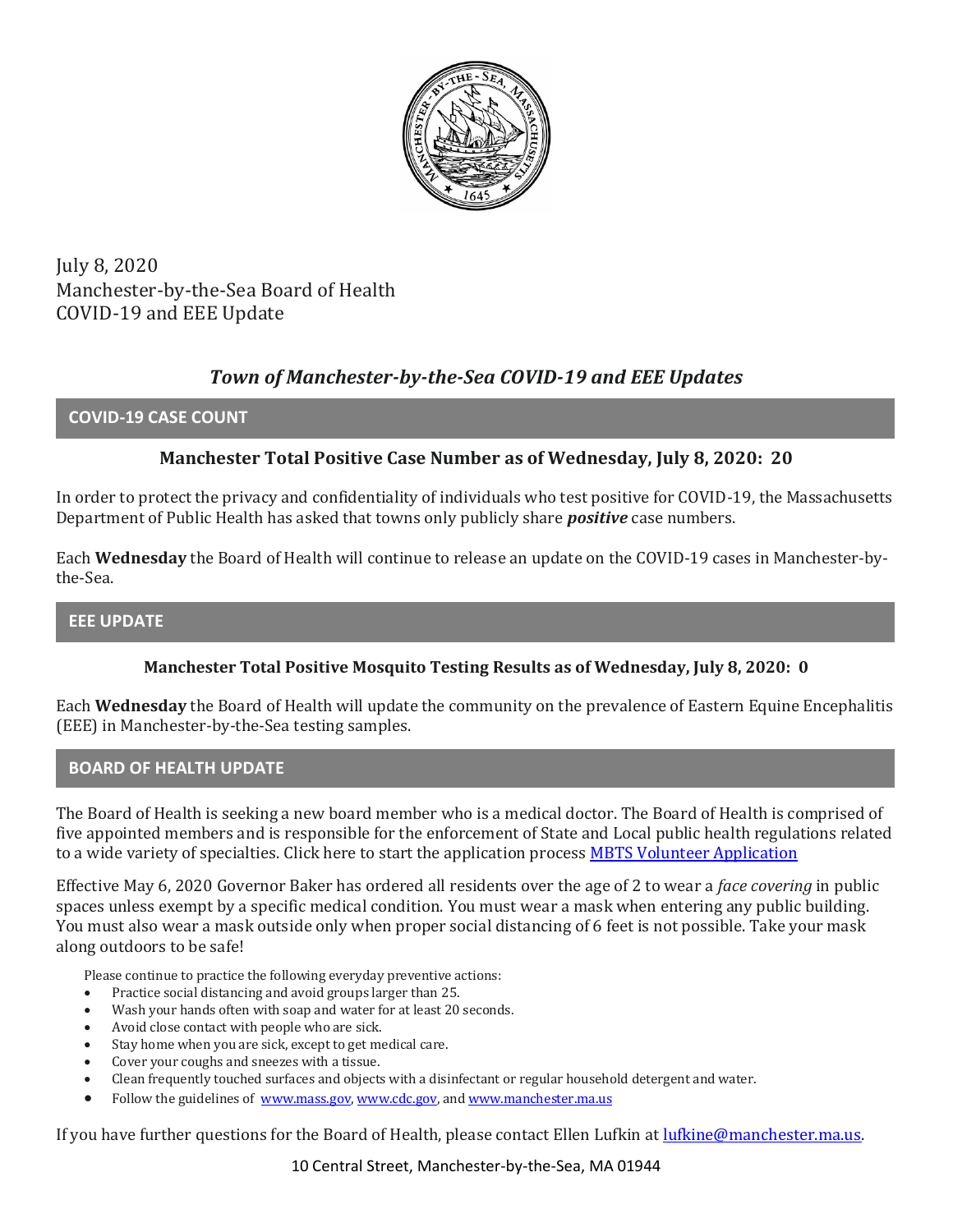

### **MANCHESTER-BY-THE-SEA COMMUNITY UPDATES**

- *NEW!* On Monday, July 6, 2020 the Governor moved MA to Phase 3 of reopening. To view the current state guidelines please visi[t www.mass.gov](http://www.mass.gov/)
- *NEW!* Thank you to all the residents who participated in the July 4th at Home Contest this year. The winners of the contest will be announced in the Cricket which hits newsstands tomorrow - July 9, 2020.
- *NEW!* Town Hall has resumed normal operating hours. Monday-Wednesday 8:30 a.m. 5 p.m. and Thursday 8:30 a.m. – 6:30 p.m. A mask is required when entering Town Hall.
- *NEW!* Summer 2020 Concerts in the Park have begun! This summer, due to COVID-19, some new modifications are in place for safety. Next concert is Tuesday, July 14, 2020 at 6 p.m. Attendees will need to preregister a[t 2020 Concerts in the Park.](https://manchesterma.myrec.com/info/activities/program_details.aspx?ProgramID=29989)
- *NEW!* Manchester's 2020 Mosquito Control Plan can be found [here.](https://www.nemassmosquito.org/home/pages/manchester-sea) Opt-out instructions can be foun[d here.](http://manchester.ma.us/DocumentCenter/View/3214/2020-Process-To-Exclude-Property-From-Mosquito-Spraying)
- Manchester Parks and Recreation announced alternative plans for their traditional Summer Playground. This year weekly "Playground Kits" will be offered to enjoy at home which will include an art or STEM activity. Small group programs are also being added. Please check [MBTS Parks & Rec Activities](https://manchesterma.myrec.com/info/activities/default.aspx?fbclid=IwAR3EVpOJXh_pzI5BuSgeRvYPy-WS7Dqu-DvOPh7vJ5rxyQkcxo5INDqSkBU) for program listings and to register for an Art/Stem Kit.
- MBTS Phase 3 of Reopening Parks and Beaches is currently in effect. Phase 3 allows resident only, daily beach access for sunbathing and swimming. Please read these guidelines prior to your park or beach visit a[t www.manchester.ma.us](http://manchester.ma.us/)
- July 3rd fireworks are tentatively rescheduled for September 4th (Rain date: September 6th). More details to come in the weeks ahead.
- MA issued new grocery store guidance on April 7, 2020 limiting occupancy to 40% including employees.
- Visit the Business Guide on the Town website to find hours and services offered by our local retail and food businesses[. Manchester Business Guide](http://manchester.ma.us/728/Business)
- The Manchester Affordable Housing Trust (MAHT), in collaboration with Action, Inc., a Gloucester-based human and social services agency, is offering short-term rental housing payment assistance to income eligible Manchester residents in response to job and income loss related to the COVID-19 pandemic. Contact Action, Inc. at 978-282-1000 or live chat at [Actioninc.org](https://actioninc.org/) for assistance.
- DPW has made an update to trash collection guidelines due to COVID-19. All trash must be ENTIRELY contained within a tied orange bag. Nothing must be sticking out.
- The Manchester Police Department and Council on Aging are assisting residents who need delivery of local groceries and prescriptions. To make a request please contact the Police Department at (978)526-1212